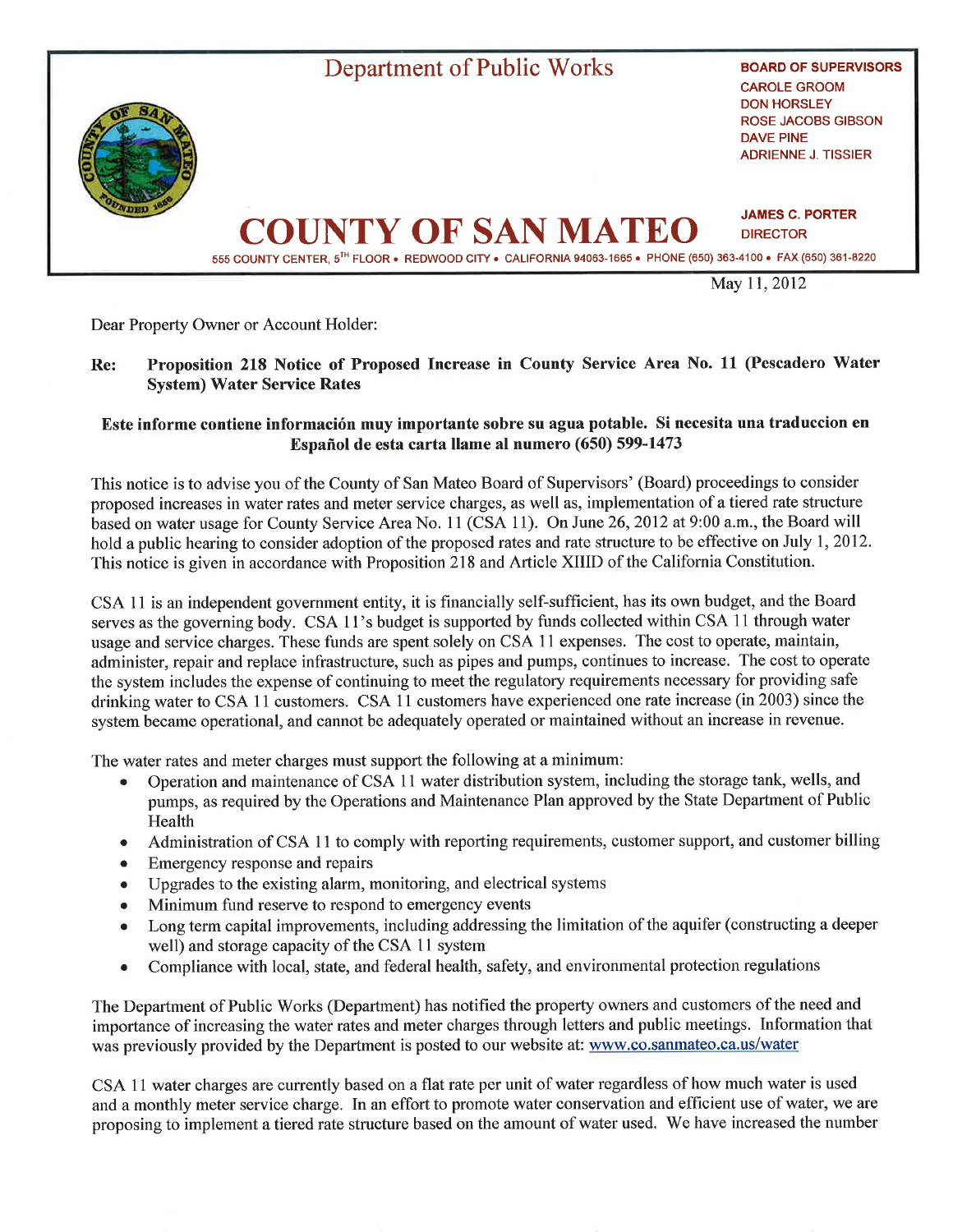of units of water included in Tier 1 from our previous recommendations, based on the feedback we received from property owners and customers. The following table lists the proposed water rate structure and meter service charges based on the rates recommended to the Board:

| <b>Water Service Description</b>                                                                    | <b>Existing Rates</b> | <b>Proposed Rates</b><br><b>Effective July 1, 2012</b> |
|-----------------------------------------------------------------------------------------------------|-----------------------|--------------------------------------------------------|
| <b>Monthly Meter Service Charge</b>                                                                 |                       |                                                        |
| (Varies by meter size)                                                                              |                       |                                                        |
| $5/8$ " x $3/4$ " meter                                                                             | \$22                  | \$28                                                   |
| $1\frac{1}{2}$ meter                                                                                | \$33                  | \$42                                                   |
| <b>Fire Detector Check</b>                                                                          | \$22                  | \$28                                                   |
| <b>Water Charge</b><br>$(1 \text{ Unit} = 100 \text{ cubic feet or } 748 \text{ gallons of water})$ |                       |                                                        |
| <b>ALL UNITS</b>                                                                                    | \$1.38                | N/A                                                    |
| Tier $1(0-11 \text{ units})$                                                                        | N/A                   | \$2.69                                                 |
| Tier 2 (12 - 25 units)                                                                              | N/A                   | \$4.04                                                 |
| Tier 3 $(26 - 40 \text{ units})$                                                                    | N/A                   | \$5.45                                                 |
| Tier $4 (> 40 \text{ units})$<br><b>NIA</b><br>Mot Applicable                                       | N/A                   | \$7.36                                                 |

N/A – Not Applicable.

The table below provides the method used to calculate the water service charges based on the existing and proposed rates for a residential customer that uses 12 units of water in one month:

| <b>Calculation of Charges for</b><br>12 Units of Water Based on: | <b>Existing</b>                 | <b>Rate Structure</b> |                                                          | <b>Proposed</b><br><b>Rate Structure</b> |  |
|------------------------------------------------------------------|---------------------------------|-----------------------|----------------------------------------------------------|------------------------------------------|--|
| Monthly Meter Service Charge<br>$(5/8" \times 3/4"$ meter)       | \$22.00                         |                       |                                                          | \$28.00                                  |  |
| Water Usage Charge                                               | $$1.38 \times 12 \text{ units}$ | \$16.56               | $$2.69 \times 11 \text{ units}$<br>$$4.04 \times 1$ unit | \$29.59<br>\$4.04                        |  |
| <b>Total Charges</b>                                             |                                 | \$38.56               |                                                          | \$61.63                                  |  |

The Department has recommended to the Board that the proposed rates be approved and evaluated after one year to determine their adequacy. We anticipate that a tiered rate structure will encourage water conservation and an evaluation after one year will be important to determine the impact to revenue due to water conservation measures taken by customers.

## What can you do to Reduce the Jmpact of the Rate Increase on Your Water Bill?

Start taking steps now to reduce your water use. Some suggestions for reducing your consumption include:

- . Stop any leaks. Check your home, business, or landscaping water systems for water leaks. Some leaks can go unnoticed and customers will be billed for the water used.
- Use low flow fixtures (toilets and shower heads). Older toilets, installed prior to 1992, use a lot of water. Low flow toilets use 1.6 gallons of water per flush.
- Don't use the toilet as a waste paper basket.
- Wash only full loads of laundry and adjust water based on the load size. Use Energy Star  $TM$  washing machines as they can use 35-50% less water and 50% less energy per load.
- o Wash only full loads in the dishwasher.
- Do not let the water run when brushing your teeth or shaving.
- . If you have a well on your property, use it for outside water (landscaping).
- Select plants that are appropriate for your climate and are drought tolerant.
- Do not over water and water at the appropriate time of day (early in the morning or in the evening) when the winds are low.